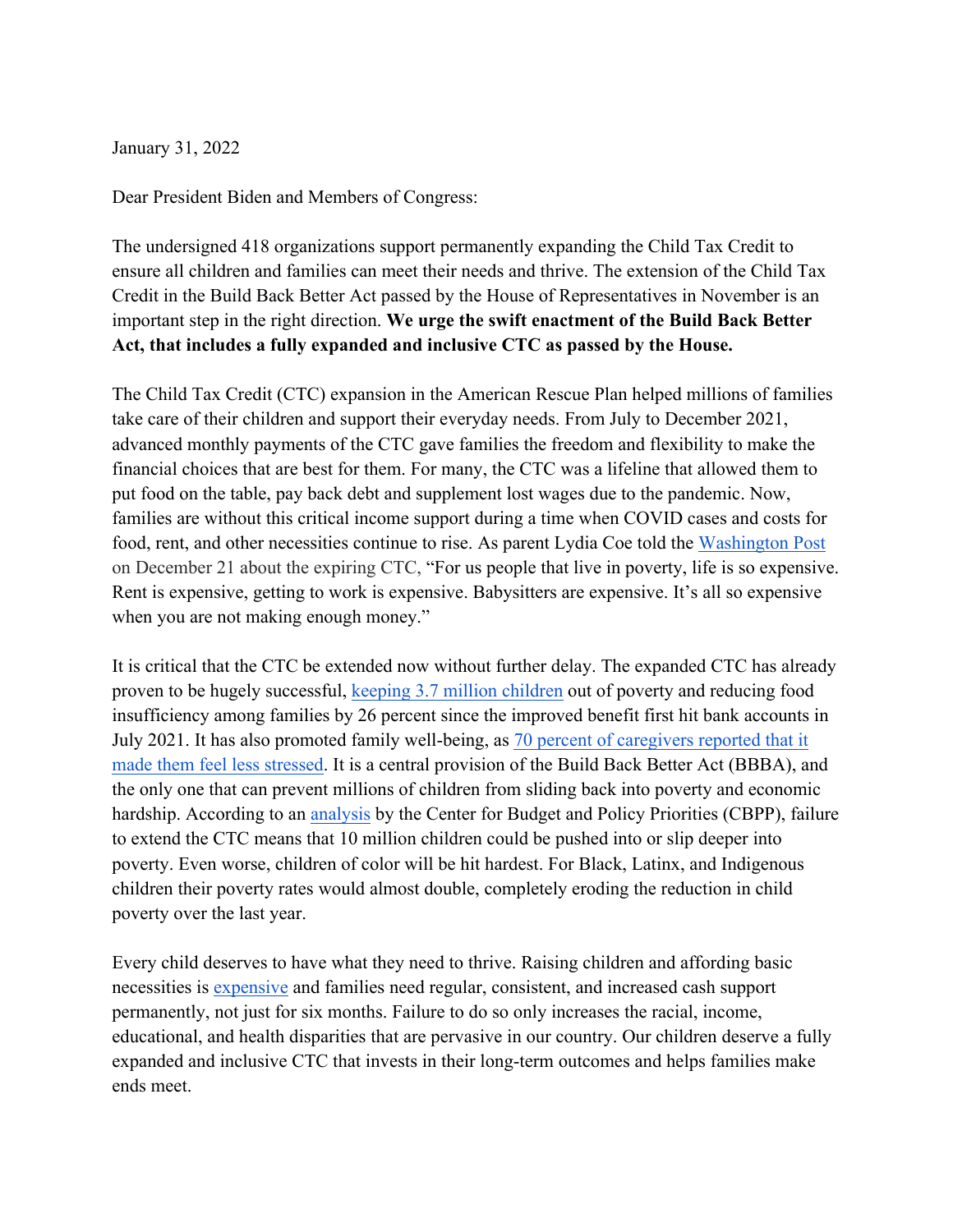Once again, we urge you to act swiftly to get the Build Back Better Act done to support the 61 million children who received this monthly allowance and the millions more who want to signup. Every month we fail to extend this transformative program is another month that we fail our children and hurt our collective future. Our children and families are counting on you to get this done.

Sincerely,

# **National Organizations**

1,000 Days African American Health Alliance Alliance to End Hunger American Academy of Pediatrics American Federation of Teachers American Friends Service Committee American Muslim Health Professionals (AMHP) Americans for Tax Fairness Asian Pacific American Labor Alliance, AFL-CIO Be a Hero Bread for the World Center for Economic and Policy Research Center for the Study of Social Policy Child Welfare League of America Children's Advocacy Institute Children's Defense Fund Children's HealthWatch Children's Rights Inc. Church World Service Coalition on Human Needs Community Change Action Council for a Strong America -Texas COVID Survivors for Change Economic Policy Institute Economic Security Project Action Every Mother is a Working Mother Network Faith in Public Life Family Equality Fighting Chance for Families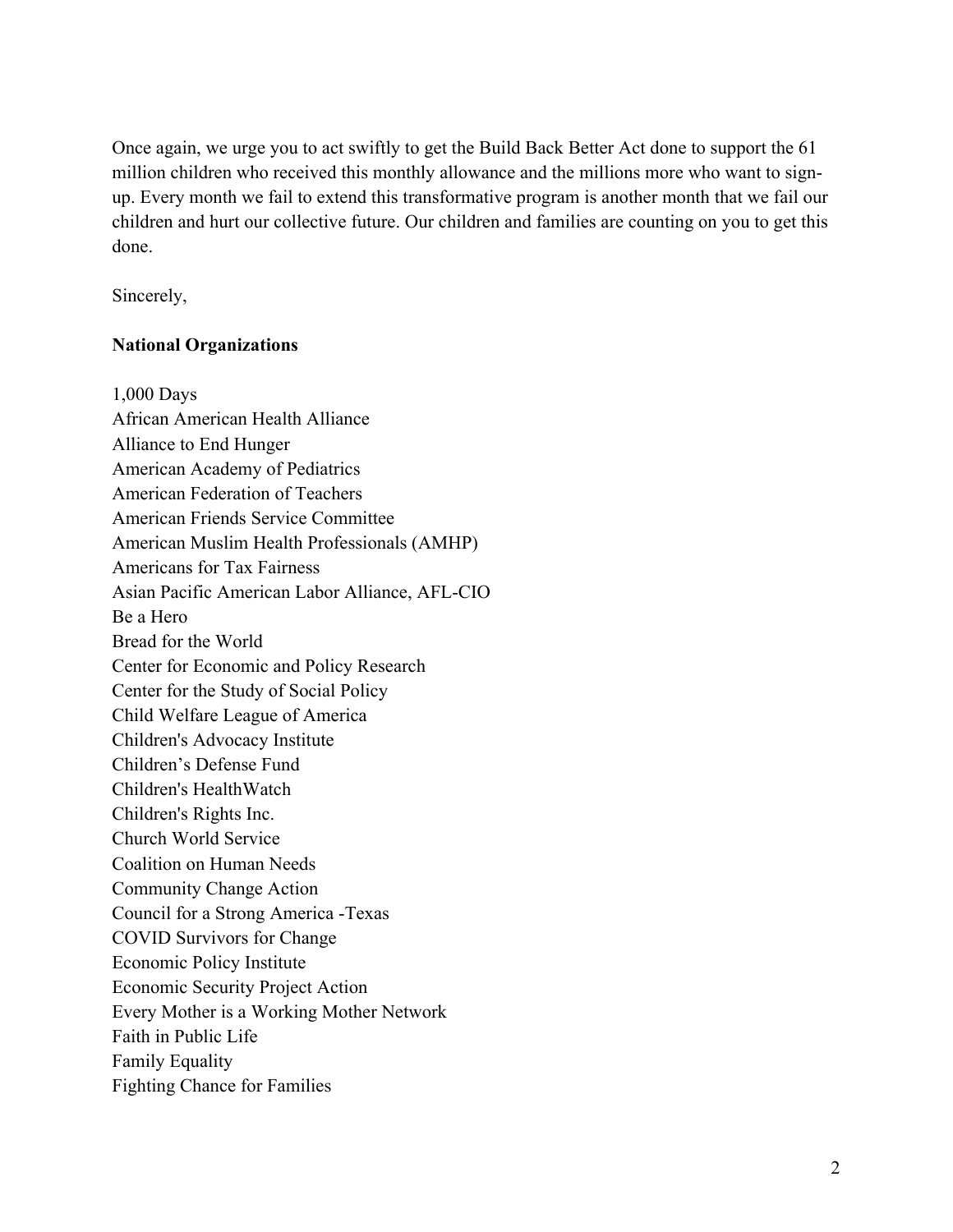Finding Common Purpose First Focus Campaign for Children Food Research & Action Center Foster America FosterClub Friends Committee on National Legislation Futures Without Violence **GIVN** Global Women's Strike Groundwork Action Hand in Hand: The Domestic Employers Network Hispanic Federation Hunger Free America Income Movement Institute on Taxation and Economic Policy Integrated Community Solutions, Inc Islamic Relief USA Kids in Need of Defense (KIND) League of United Latin American Citizens (LULAC) LIFT, inc Main Street Alliance March For Our Lives MAZON: A Jewish Response to Hunger Move For Hunger National Association of Counsel for Children National Association of Social Workers National CACFP Sponsors Association National Center for Housing and Child Welfare National Coalition For The Homeless National Community Action Partnership National Consumer Law Center National Council of Jewish Women National Diaper Bank Network National Employment Law Project National Women's Law Center Network of Jewish Human Service Agencies OAI Parents Anonymous Inc. ParentsTogether Action Partnership for America's Children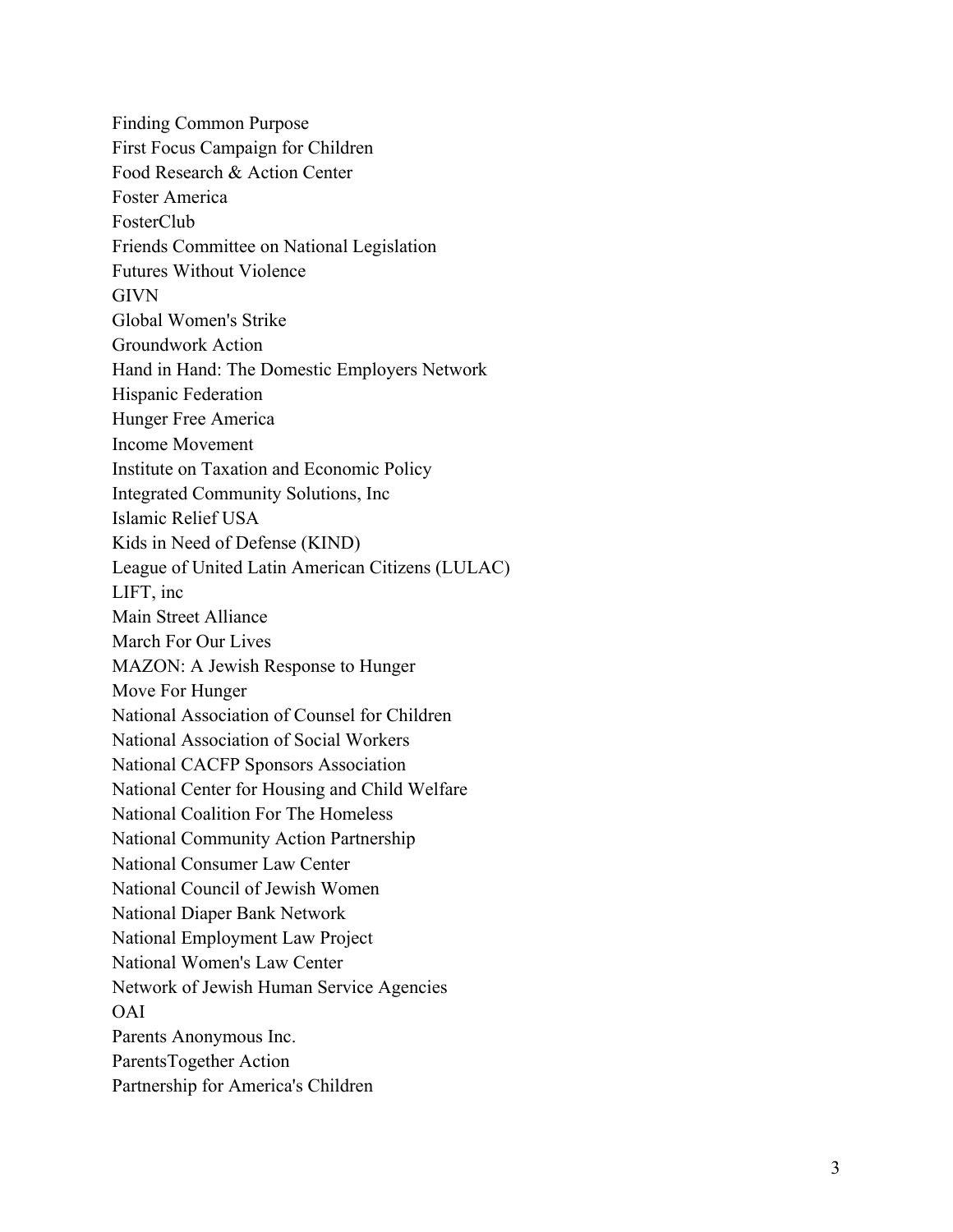Payday men's network People's Action Poetry X Hunger Poligon Education Fund Presente.org Prevent Child Abuse America Progressive Change Campaign Committee Prosperity Now Public Advocacy for Kids (PAK) RESULTS Save the Children SaverLife Share Our Strength Sisters of Charity of Nazareth Congregational Leadership Social Current Southern Education Foundation The Arc of the United States The National Domestic Violence Hotline TOOTRIS Child Care On-Demand True Colors United UNIDOS US Union for Reform Judaism Universal Income Project Urban Strategies Council Voices for Progress Women of Color in the Global Women's Strike Youth Law Center Youth Villages ZERO TO THREE

### **State and Local Organizations**

#### **Alabama**

AIDS Alabama Alabama Arise Hometown Action

### **Alaska**

Alaska Children's Trust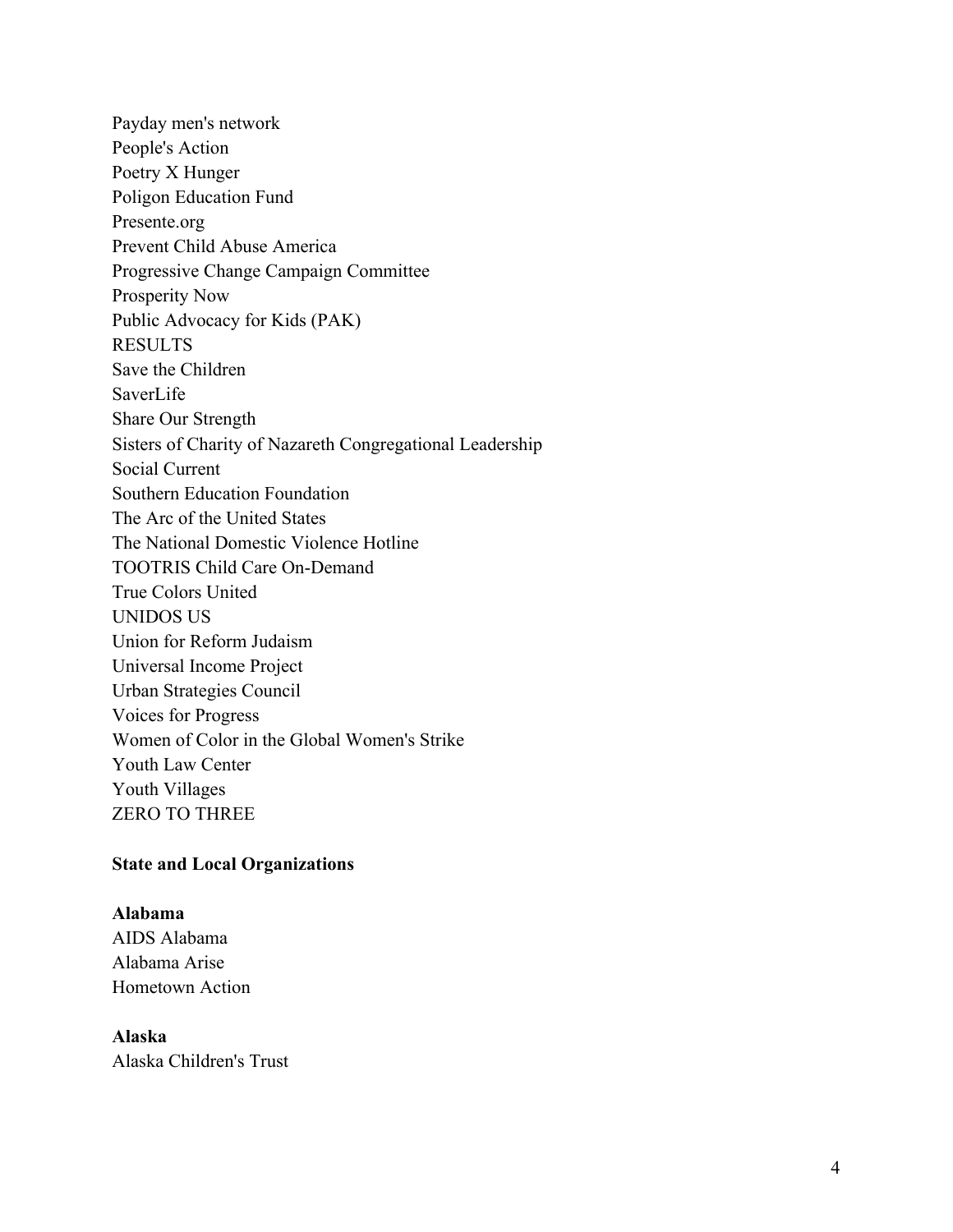# **Arizona**

Arizona Association for the Education of Young Children Arizona Council of Human Service Providers Arizona Food Bank Network WHEAT

### **California**

Alliance for Children's Rights California Alliance of Child and Family Services California Association of Food Banks California Child Care Resource & Referral Network California Community Action Partnership Association California Community College CalWORKs Association California Youth Connection (CYC) Catholic Charities East Bay Catholic Charities of Santa Clara County Catholic Charities of the Diocese of Stockton Child Care Law Center Children's Defense Fund - California Dolores Huerta Foundation Educare California at Silicon Valley First 5 Alameda First 5 California Fresno Economic Opportunities Commission Friends Committee on Legislation of California Girls Inc. of Orange County Girls Inc. of the Island City GLIDE Golden State Opportunity GRACE & End Child Poverty in CA Jewish Family Service of Los Angeles Jewish Family Service of San Diego John Burton Advocates for Youth Latino Coalition for a Healthy California Los Angeles training consortium National Association of Social Workers - California Chapter Nourish California Pomona Economic Opportunity Center Public Counsel Redwood Empire Food Bank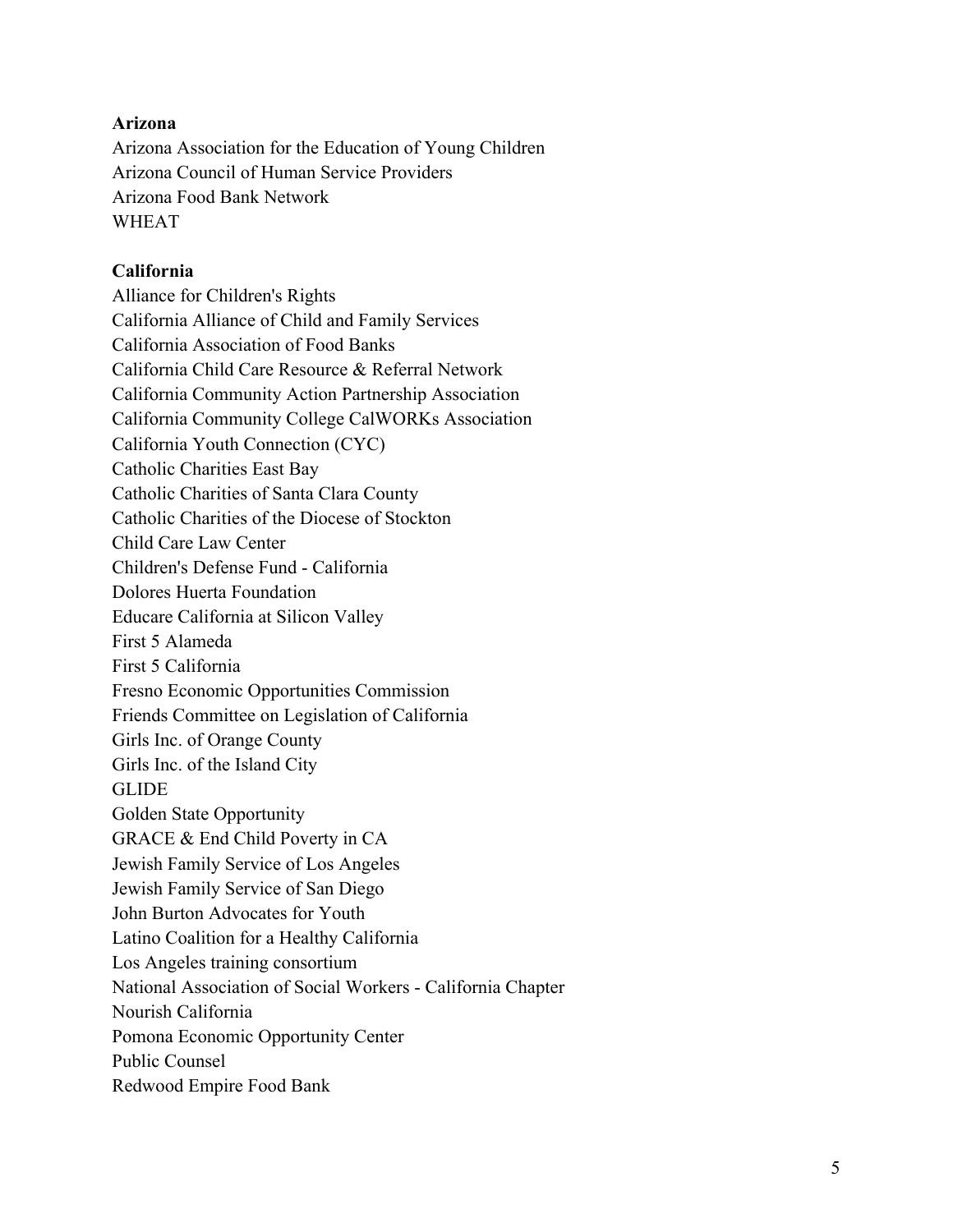San Diego Council on Literacy San Diego for Every Child San Diego Hunger Coalition SupplyBank.Org Time for Change Foundation United Way Bay Area United Way of Greater Los Angeles United Ways of California

### **Colorado**

Colorado Children's Campaign Hunger Free Colorado Spring Institute for Intercultural Learning WeeCycle

#### **Connecticut**

Connecticut Alliance of Foster and Adoptive Families Connecticut Association for Human Services Connecticut Coalition Against Domestic Violence Connecticut Legal Services, Inc. Connecticut Voices for Children Greater Hartford Legal Aid New Haven Legal Assistance Association The Diaper Bank of Connecticut

#### **District of Columbia**

D. C. Hunger Solutions Dorothy Day Catholic Worker, Washington DC Greater DC Diaper Bank RESULTS DC/MD

#### **Florida**

Benedictine Sisters of FL Bread for the World, Florida Chapter Catholic Charities Bureau of Jacksonville Catholic Charities Gainesville, FL Catholic Charities Lake City, FL Catholic Charities of Florida Catholic Charities St. Augustine Central Florida Jobs with Justice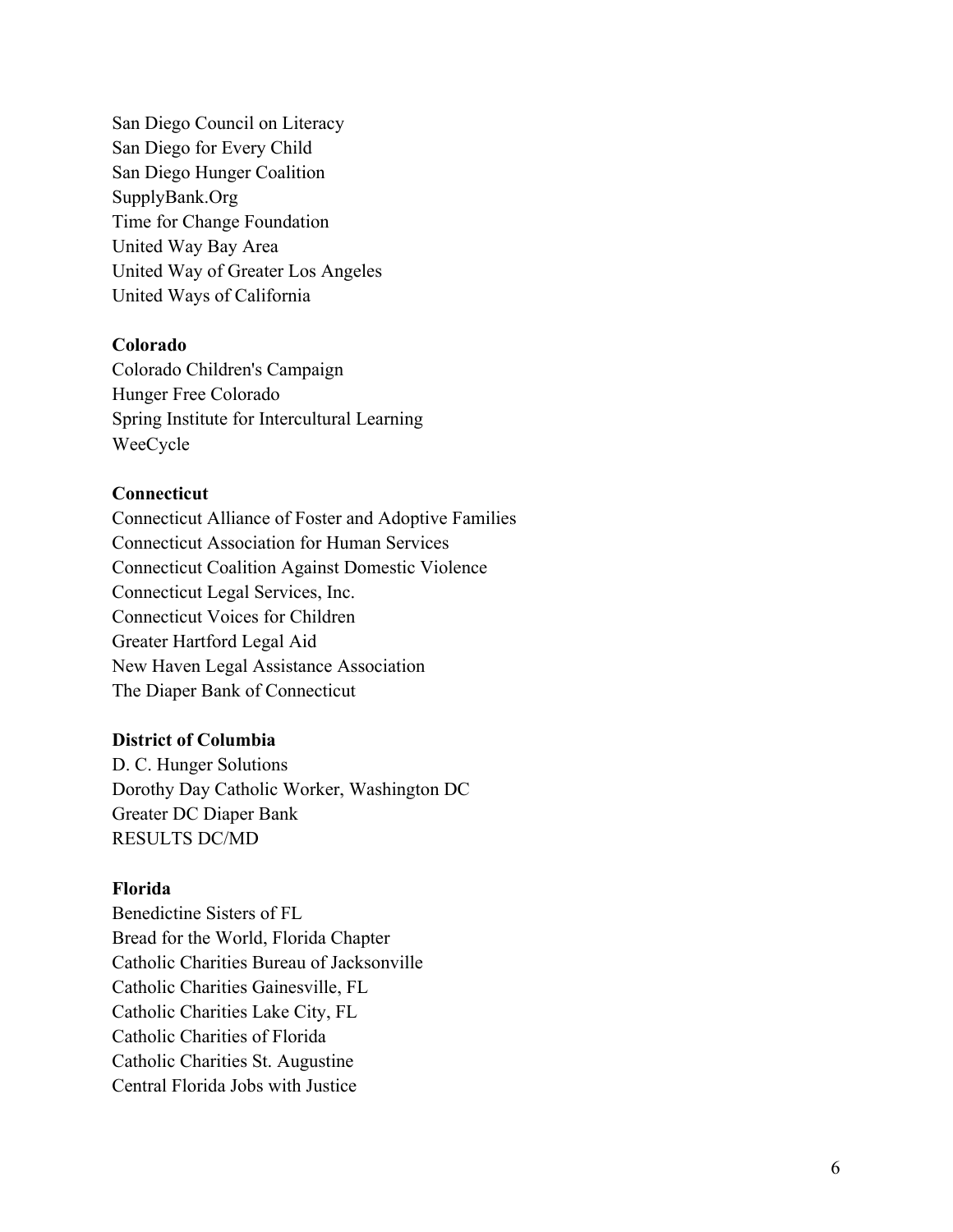Change for the Community Inc. Circles Gainesville at Faith Mission Farmworker Association of Florida Florida Policy Institute Girls Inc. of Pinellas Healthier Jupiter Picnic Project Presbyterian Women of the Presbytery of St. Augustine St. Louis Catholic Church The Women's Fund Miami-Dade United Way of West Florida Wintergarden Food Pantry Wintergarden Presbyterian Church

### **Georgia**

Athens Area Diaper Bank Center for Pan Asian Community Services CivicGeorgia Georgia Black Constructors Association Georgia Budget and Policy Institute Georgia Nutritional Services Quality Care for Children

### **Hawaii**

Hawaii Children's Action Network Speaks! Maui Economic Opportunity, Inc.

# **Illinois**

Beyond Hunger Chicago Foundation for Women Children's Home & Aid Greater Chicago Food Depository Illinois Coalition Against Domestic Violence Manufacturing Renaissance Prevent Child Abuse Illinois The Network: Advocating Against Domestic Violence Women Employed YWCA Metropolitan Chicago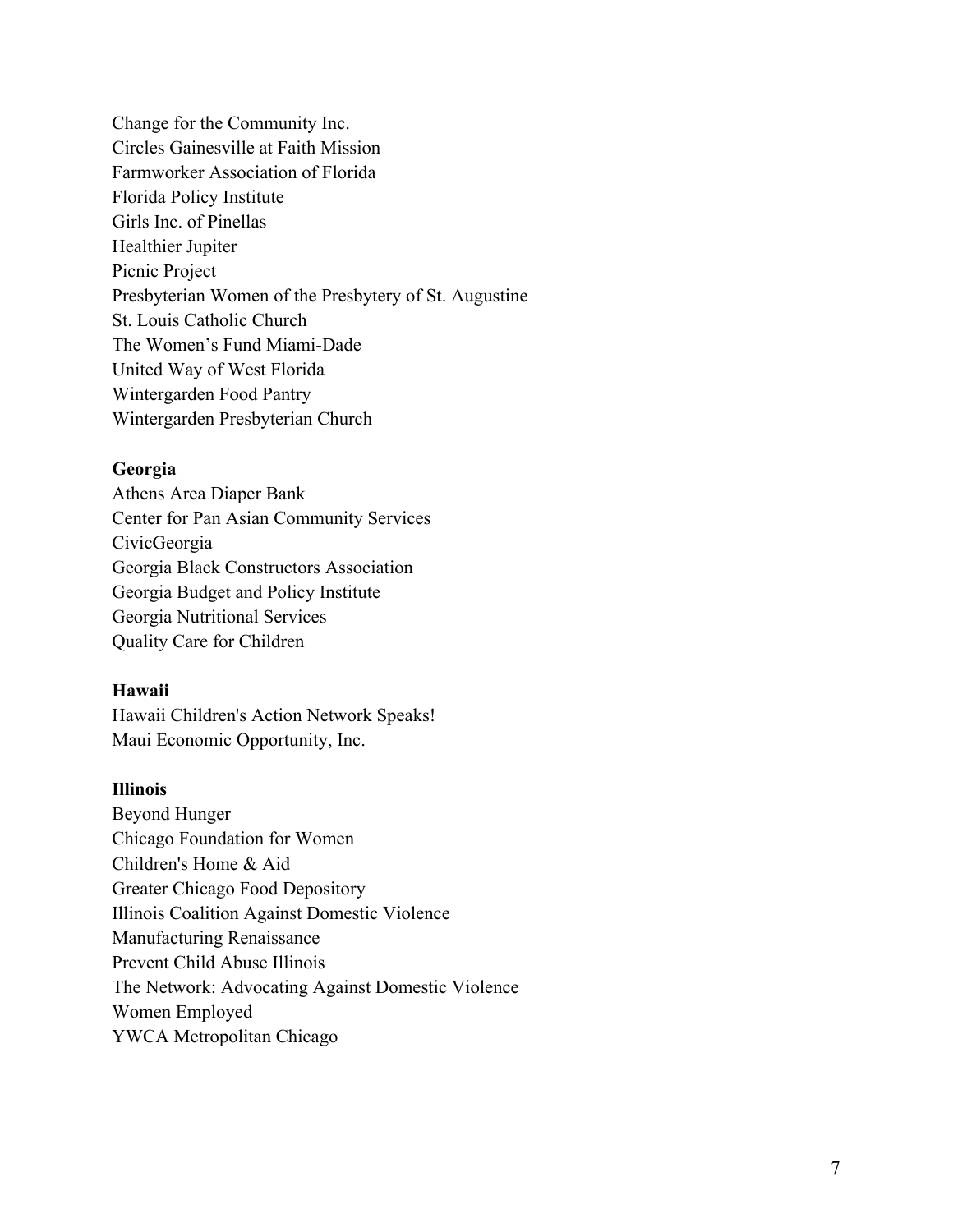### **Indiana**

Indiana Community Action Poverty Institute Indy Hunger Network

## **Iowa**

Common Good Iowa Des Moines Area Religious Council (DMARC) Iowa Citizen Action Network Iowa Coalition Against Domestic Violence

### **Kansas**

Catholic Charities of Northeast Kansas Community Action, Inc.

#### **Kentucky**

Kentucky Coalition Against Domestic Violence Kentucky Equal Justice Center

# **Louisiana**

Basic Necessities HousingLOUISIANA Jewish Family Service of Greater New Orleans

### **Maine**

Full Plates Full Potential Maine Equal Justice Maine Parent Federation Maine People's Alliance

## **Maryland**

Addiction Connections Resource CASH Campaign of Maryland Homeless Persons Representation Project, Inc. Maryland Hunger Solutions Maryland Network Against Domestic Violence Montgomery County Federation of Families for Children's Mental Health, Inc. Public Justice Center The Parents' Place of MD Voices of Hope, Inc.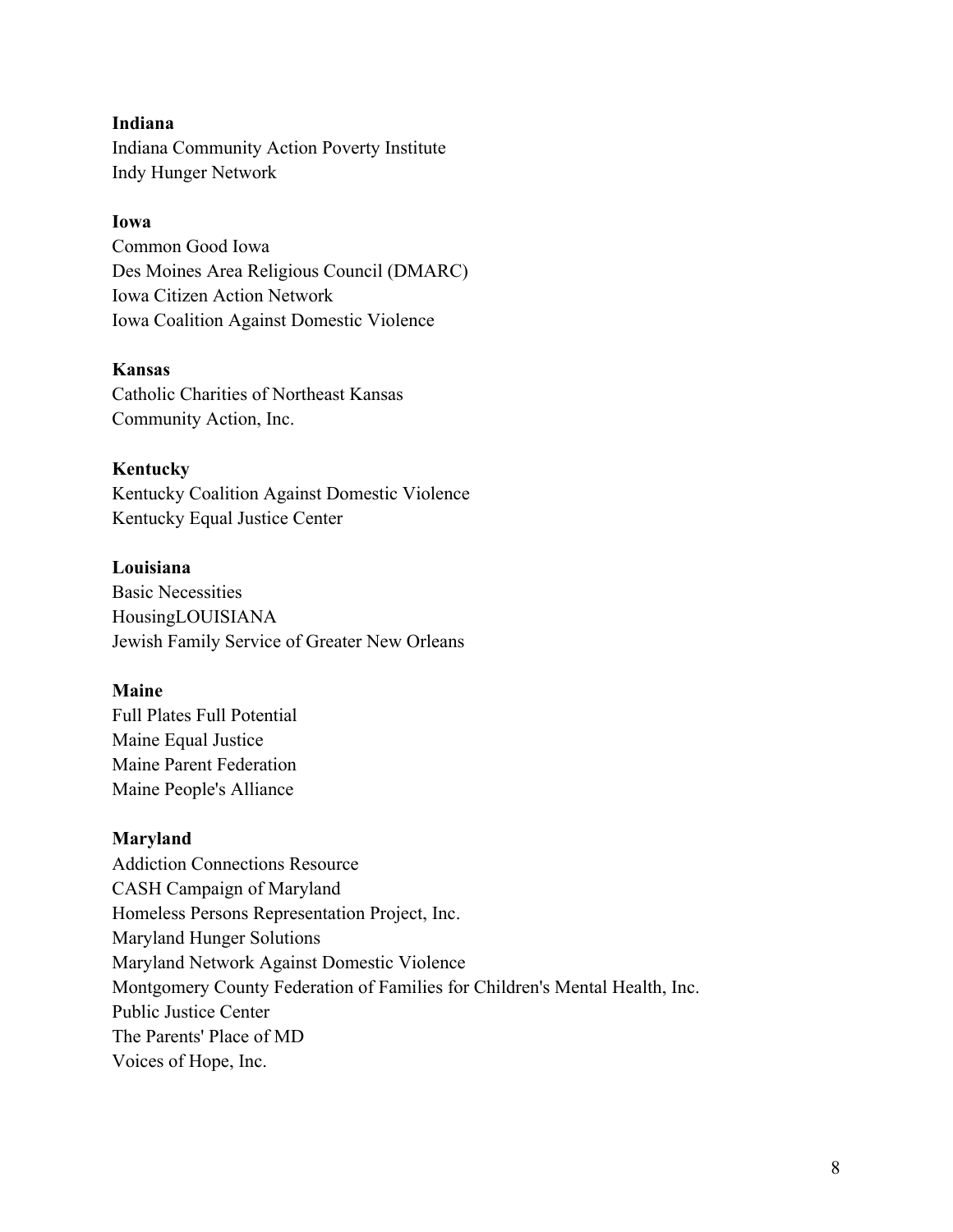#### **Massachusetts**

Boston Medical Center Brazilian Women's Group Children's League of Massachusetts Community Action Pioneer Valley Economic Mobility Pathways (EMPath) Etsky Consulting Federation for Children with Special Needs Greater Boston Legal Services JVS Boston MIRA Coalition One Family Resolve New England The Food Bank of Western Massachusetts The Women's Fund of Western MA United South End Settlements

#### **Michigan**

Alger Marquette Community Action Board Kalamazoo Loaves & Fishes Liminality Consulting Michigan League for Public Policy Michigan's Children Ottawa Food St. Luke's Diaper Bank United Way for Southeastern Michigan United Way of the Battle Creek and Kalamazoo Region

### **Minnesota**

Center For Economic Inclusion Center for Inclusive Childcare Children's Defense Fund - Minnesota Diaper Bank of Minnesota Doctors for Early Childhood ISAIAH MICAH - Metropolitan Interfaith Council on Affordable Housing Minnesota Budget Project Minnesota Coalition for the Homeless MN Child Care Association New Horizon Academy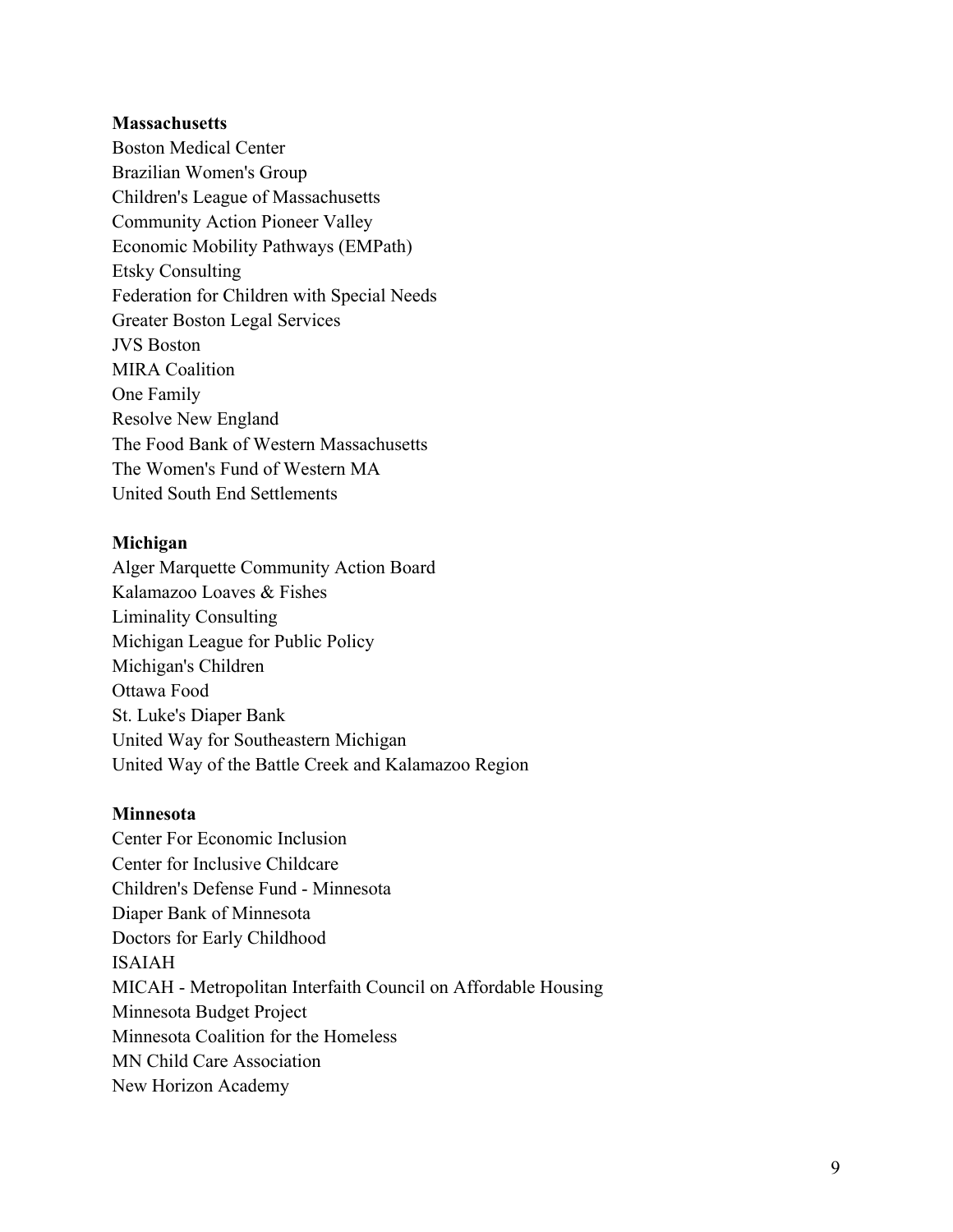Our Spring Lake Store LLC People Serving People TakeAction Minnesota Violence Free Minnesota West Central Initiative

# **Mississippi**

Children's Defense Fund - Southern Regional Office Mississippi Center for Justice

# **Missouri**

Diaper Bank of the Ozarks Missouri Budget Project St. Louis Area Diaper Bank St. Louis Area Foodbank

# **Montana**

Child Care Resources District 4 Human Resources Development Council Montana Food Bank Network Zero to Five Montana

### **New Jersey**

Family Voices NJ Jewish Family Service of Atlantic & Cape May Counties National Association of Social Workers - New Jersey Chapter SPAN Parent Advocacy Network The Maker's Place

# **New Mexico**

Junior League of Albuquerque United Way of Central New Mexico

# **New York**

Action for a Better Community Astor Services for Children & Families Azimuth Trust Carroll Gardens Association Catholic Charities Brooklyn and Queens Children's Aid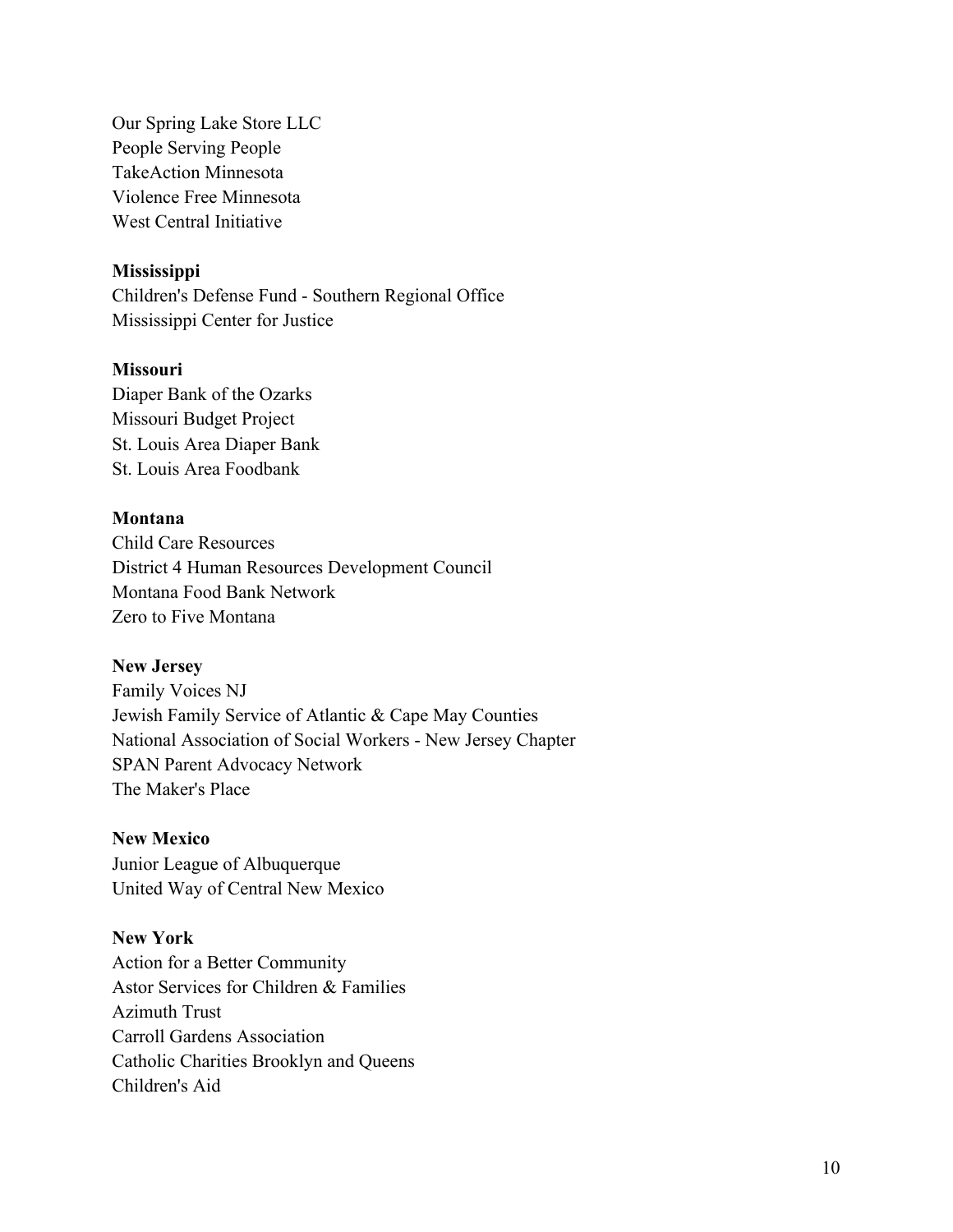Children's Defense Fund - New York Citizens' Committee for Children of New York CNY Diaper Bank Commission on the Public's Health System District Council 37, SSEU Local 371 Downtown Women for Change Early Care & Learning Council Early Childhood Alliance Onondaga ECE on the Move Empire Justice/CASH Geneva 2030, Birth to Kindergarten School Readiness Action Team Hope's Door Interreligious Food Consortium Inwood Indivisible Korp Foundation Inc Liftoff Western New York Network for a Sustainable Tomorrow New York Immigration Coalition New York State Council of Churches Organizing for Equity New York PEER/NYPAN, Suffolk County Poppy Muse Inc. Prevent Child Abuse New York Progressive Schenectady Q&A STATS LLC Rise and Resist Solidarity Committee--Capital District NY Staten Island Head Start Strong Economy For All Coalition Tenants Political Action Committee The Children's Agenda The Education Trust--New York United for Brownsville United Neighborhood Houses of New York United Way of Buffalo & Erie County United Way of Westchester and Putnam Western New York Child Care Action Team White Plains Youth Bureau Women's Housing and Economic Development Corporation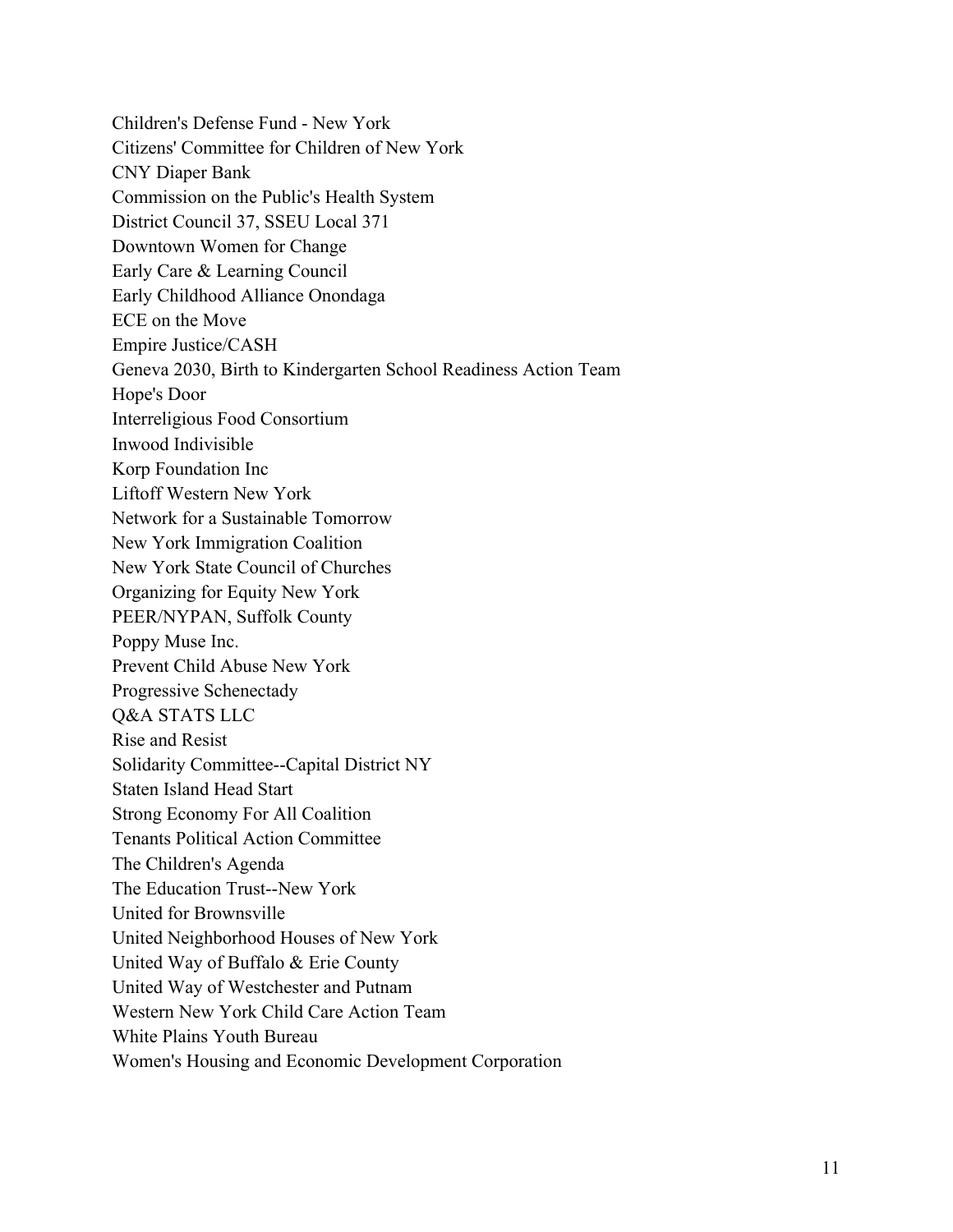## **North Carolina**

Child Care Services Association/T.E.A.C.H. Early Childhood National Center Down Home NC NC Child North Carolina Coalition Against Domestic Violence

## **Ohio**

Action for Children Children's Defense Fund - Ohio Contact Center Diaper Bank of Greater Cleveland Ethiopian Tewahedo Social Services Highland Youth Garden Hocking Athens Perry Community Action Human Service Chamber of Franklin County Northeast Ohio Black Health Coalition Ohio Domestic Violence Network Ohio Federation for Health Equity and Social Justice Ohio Poverty Law Center Philanthropy Ohio Policy Matters Ohio PrimaryOne Health Project MKC The Center for Community Solutions The Center for Family Safety and Healing The Ohio Women's Public Policy Network United Pastors for Social Empowerment Women's Fund of Central Ohio Women's Fund of the Greater Cincinnati Foundation

### **Oregon**

Act Early Oregon Children's Institute **Oregonizers** Our Children Oregon

### **Pennsylvania**

City of Philadelphia Office of Community Empowerment and Opportunity, CIty of Philadelphia Community Legal Services of Philadelphia Philadelphia Family Pride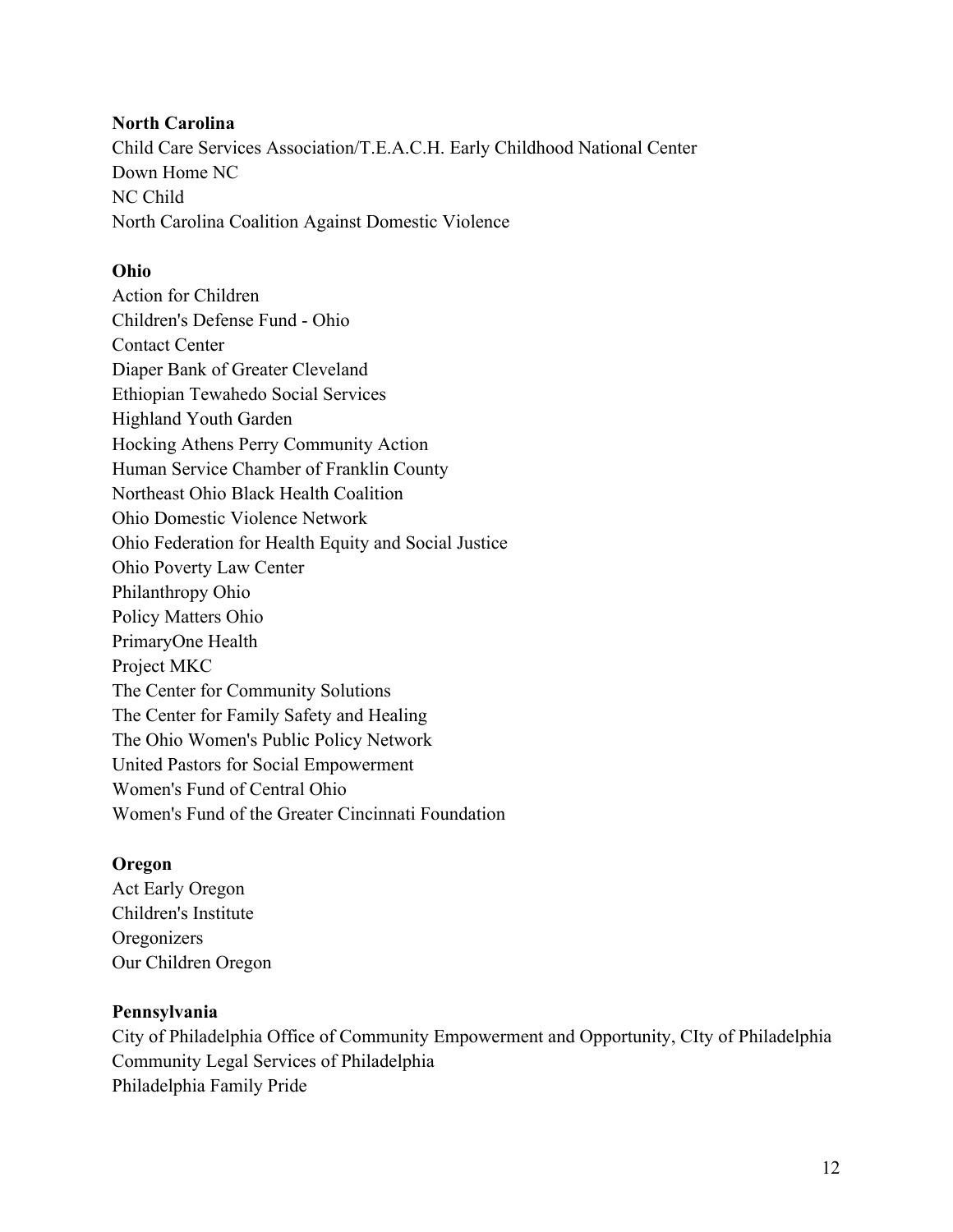William Way LGBT Community Center

### **Rhode Island**

Community Care Alliance Women's Fund of Rhode Island

# **Tennessee**

Elmahaba Center Hispanic Family Foundation Homeland Heart Birth & Wellness Collective Legacy Mission Village Raphah Institute/Early Embrace Sweet Cheeks Diaper Ministry

## **Texas**

Children's Defense Fund - Texas Emergent ED Child Care Consulting Feeding Texas Jewish Family Service of Greater Dallas National Association of Social Workers - Texas Chapter Smith County Food Security Council Texas Organizing Project **TexProtects** United Way of Tarrant County

# **Utah**

Community Action Partnership of Utah Little Lambs Foundation for Kids

### **Vermont**

Hunger Free Vermont Junior League of Champlain Valley Diaper Bank Milton Family Community Center Rights & Democracy Vermont Early Childhood Advocacy Alliance Vermont Network Against Domestic and Sexual Violence Voices for Vermont's Children

### **Virginia**

Greater Hampton Roads Diaper Bank